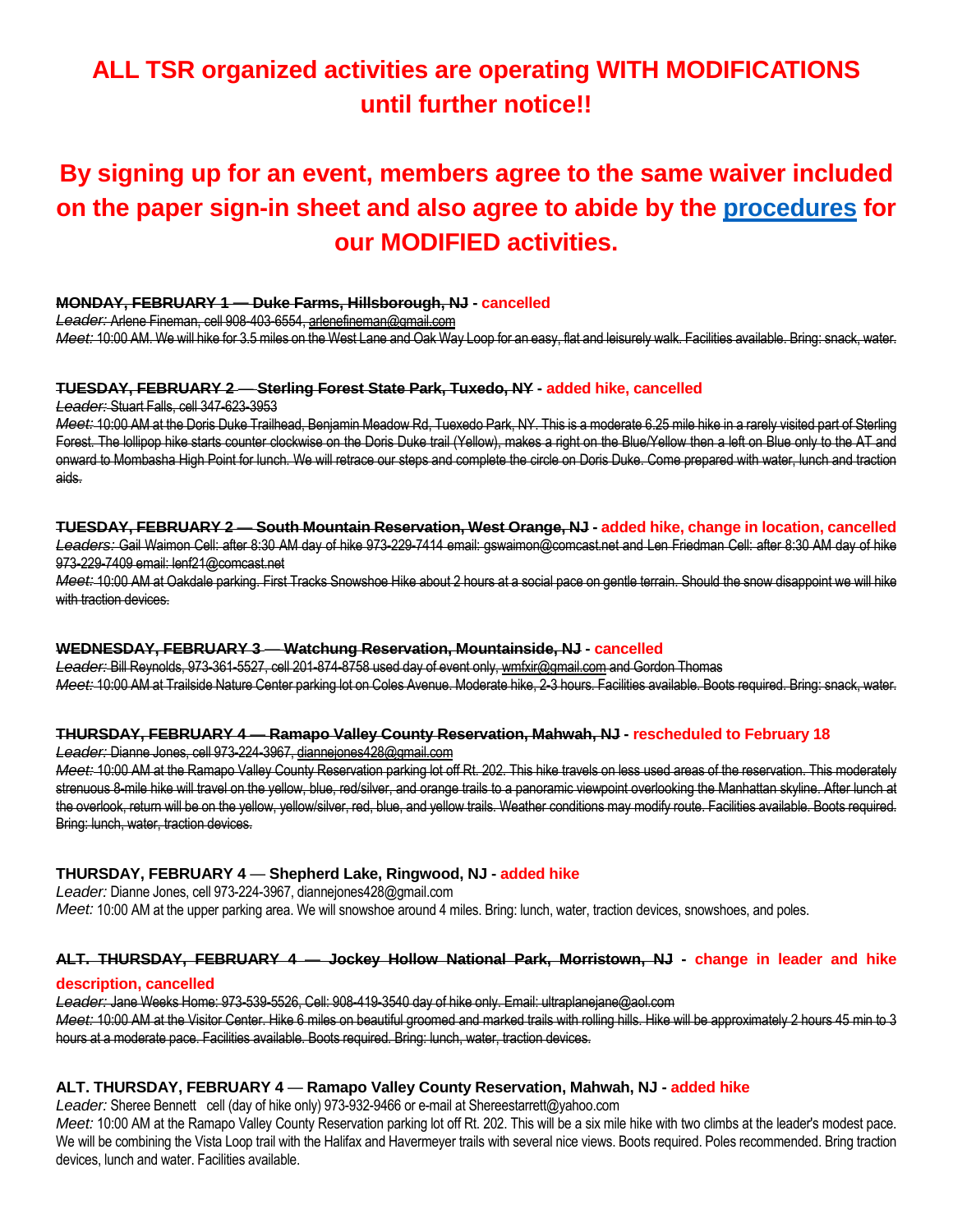# **SATURDAY, FEBRUARY 6** *—* **Jockey Hollow National Park, Morristown, NJ**

*Leader:* Charlie Stepnowski, cell 862-200-3956 and Kathleen Caccavale

*Meet:* 9:30 AM at Visitor Center parking lot. Hike 3 to 3.5 hours for about 6 miles at a moderate pace on leader's choice of trails. There are some ups and downs but nothing strenuous. This can be shortened depending on weather. Boots required. Bring: snack, water, traction devices. Please note early start time.

# **SATURDAY, FEBRUARY 7** *—* **Pyramid Mountain, Montville, NJ - change in start time, rescheduled from February 7**

Leader: Sheree Bennett, cell 973-932-9466 used day of event only, shereestarrett@yahoo.com *Meet:* 9:30 AM at the Visitor Center parking lot. The hike is approximately 5 miles. It should take 3.5 hours at leader's moderate pace. There are two significant climbs. Boots required. Poles recommended. Bring: snack, water and traction devices. Wet conditions will cancel the hike. Facilities available.

# **SUNDAY, FEBRUARY 7** *—* **Pyramid Mountain, Montville, NJ - change in hike description, rescheduled to February 6**

*Leader:* Sheree Bennett, cell 973-932-9466 used day of event only, shereestarrett@yahoo.com *Meet:* 10:00 AM at the Visitor Center parking lot. The hike is approximately 5 miles. It should take 3.5 hours at leader's moderate pace. There are two significant climbs. Boots required. Poles recommended. Bring: snack, water and traction devices. Wet conditions will cancel the hike. Facilities available.

#### **MONDAY, FEBRUARY 8** *—* **Patriot's Path - Sussex Ave. to White Head Rd., Morristown, NJ - change in hike, cancelled** *Leader:* Bill Reynolds, 973-361-5527, cell 201-874-8758 used day of event only, wmfxir@gmail.com

*Meet:* 10:00 AM at the parking lot at Sussex Avenue (CR 617). This is a pleasant road through the lowlands on Patriots' Path. No facilities available. Boots required. Bring water. The walk will be about 1.5 hours.

*Directions:* From the Morristown Green, take Speedwell Avenue (State Route 202) to Sussex Avenue. Take Sussex Avenue for about 1.5 miles to parking lot on the right.

# **TUESDAY, FEBRUARY 9** *—* **Duke Farms, Hillsborough Township, NJ - change in hike**

*Leader:* Anna Merrett, 732-305-7532, cell 609-917-8273 to be used day of event only, dreamceramics@yahoo.com *Meet:* 10:00 AM. T We will be hiking around 4 miles, passing by several scenic ponds, fields, and remnants of the historic Doris Duke's estate. The trails are mostly flat, partially on the pavement, partially meandering through woods and meadows. It may be muddy and wet, so waterproof boots are recommended. Please bring water and a snack. Bathrooms are closed.

#### **WEDNESDAY, FEBRUARY 10** *—* **Watchung Reservation, Mountainside, NJ - cancelled**

*Leader:* Lynda Goldschein, 908-757-7058, cell 908-347-5012 to be used day of event only *Meet:* 10:00 AM at Seeley's Pond. 5.2 miles. One long uphill, the rest small ups and downs. One, possibly two water crossings. Portable facilities available. Boots required and poles recommended. Bring: snack, water.

# **THURSDAY, FEBRUARY 11** *—* **Pyramid Mountain, Montville, NJ**

*Leader:* Russ Bangs, cell 862-200-6581 to be used day of event only, fdutch@aol.com

*Meet:* 9:00 AM at the Visitor Center parking lot. This will be a moderately paced 10+ mile double loop hike on both the Pyramid and Turkey Mountain sides of the road (opportunity for an early out halfway through). Facilities available. Boots required. Bring: lunch, water, traction devices. Please note early start time.

# **ALT. THURSDAY, FEBRUARY 11** *—* **Cooper Mill/Black River, Chester, NJ**

Leader: Bill Reynolds, 973-361-5527, cell 201-874-8758 used day of event only, wmfxir@gmail.com

*Meet:* 10:00 AM at the Cooper Mill parking lot. We will hike a 6.5-mile lollipop loop on the Blue, Patriots' Path, Red and Green trails at a social pace. Portable facilities available. Boots required and poles recommended. Bring: lunch, water, traction devices.

# **SATURDAY, FEBRUARY 13** *—* **Mountain Way Park, Parsippany, NJ - change in start time**

*Leader:* Bijoy Mechery, cell 908-487-8482, bmechery@msn.com, cell 908-487-8482

*Meet:* 9:30 AM. Let's enjoy a 2.5-hour, 5-mile hike on leader's choice of trails, depending on underfoot conditions and weather. The terrain is flat to rolling. Bring: snack, water, traction devices and snow shoes in case of snow or ice on the trails. Please note early start time.

*Directions:* MOUNTAIN WAY PARK, 427 Mountain Way, Morris Plains. NJ Coordinates: N40° 50.76', W74° 29.75

NJ 10 West; about 1 mile west of Rt. 53, turn left on Powder Mill South, using the jug-handle; go south 0.6 mile to the end and turn left on Mountain Way; go about 0.6 mile to the parking lot on the right..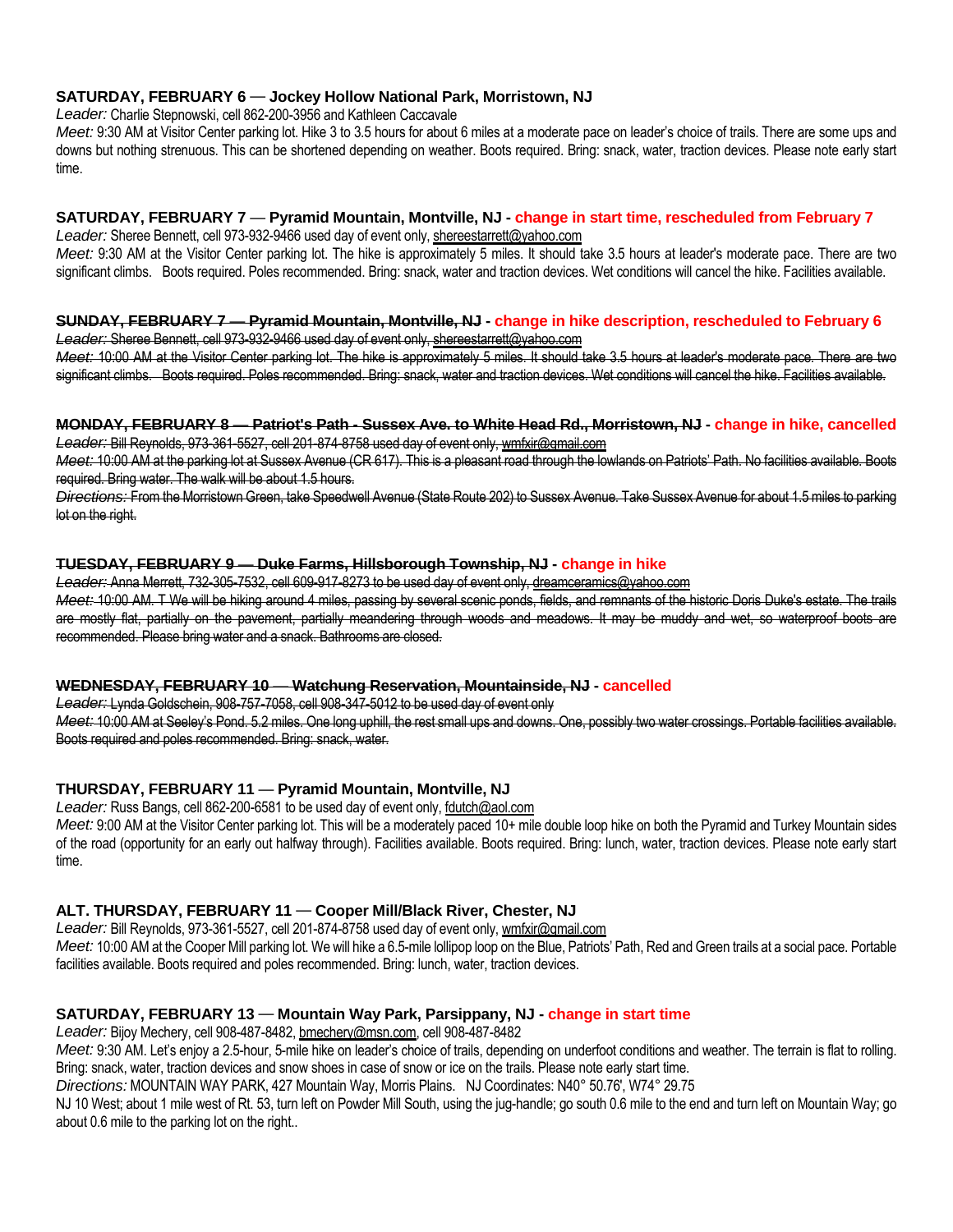### **SATURDAY, FEBRUARY 13** *—* **Loantaka Brook Reservation, Morris Twp, NJ - added hike**

*Leader:* Gloria Friedman, cell 973-886-9662

*Meet:* 10:30 AM at South Street parking lot. This will be a 4-5 mile hike on level mostly packed trails. Portable facilities available. Boots, poles required. Bring snack, water and traction devices. Please note later start time.

## **SUNDAY, FEBRUARY 14** *—* **Hartshorne Woods, Atlantic Highlands, NJ**

*Leader:* Lynn Tucholke, cell 908-938-8645 to be used day of event only, lynnt2@mac.com Meet: 10:00 AM at the Rocky Point Parking area. This will be a 6- to 7-mile, moderately paced hike over gently rolling wooded terrain and with views of the Navesink River and Atlantic Ocean. Boots required. Bring: lunch, water, traction devices.

# **MONDAY, FEBRUARY 15** *—* **Cheesequake State Park, Matawan, NJ**

*Leader:* Arlene Fineman, cell 908-403-6554, arlenefineman@gmail.com

Meet: 10:00 AM. This will be a 3-mile hike on a variety of terrain, some level, some ups and downs and boardwalks. Facilities available. Boots required and poles recommended. Bring: snack, water, traction devices.

#### **TUESDAY, FEBRUARY 16** *—* **Pyramid Mountain, Montville, NJ - rescheduled to February 17**

*Leader:* Dianne Jones, cell 973-224-3967, diannejones428@gmail.com

*Meet:* 9:30 AM at the Pyramid Mountain Visitor Center. This is a 4- to 5-mile loop hike on the Turkey Mountain side at a moderate pace. We will snowshoe if conditions permit. Rentals available (call ahead to make your own arrangements). Facilities available. Boots required. Bring: snack, water. Please note early start time.

## **WEDNESDAY, FEBRUARY 17** *—* **Jockey Hollow National Park, Morristown, NJ - change in leader and hike description**

Leader: Bill Reynolds, 973-361-5527, cell 201-874-8758 used day of event only, wmfxir@gmail.com and Gordon Thomas, cell: 609-977-0267 day of hike *Meet:* 10:00 AM at the Visitors Center. Hike 3-4 miles on various trails. Boots required. Bring: snack, water.

## **WEDNESDAY, FEBRUARY 17** *—* **Pyramid Mountain, Montville, NJ - rescheduled from February 16**

*Leader:* Dianne Jones, cell 973-224-3967, diannejones428@gmail.com

*Meet:* 9:30 AM at the Pyramid Mountain Visitor Center. This is a 4- to 5-mile loop hike on the Turkey Mountain side at a moderate pace. We will snowshoe if conditions permit. Rentals available (call ahead to make your own arrangements). Facilities available. Boots required. Bring: snack, water. Please note early start time.

#### **THURSDAY, FEBRUARY 18** *—* **Johnsontown Circle, Harriman State Park, NY - rescheduled to February 25**

*Leader:* Bill Correa, cell 917-656-3015, correa.bill@gmail.com

*Meet:* 10:00 AM. This approximately 8-mile, moderately strenuous hike will include the Blue Disk, RD and TMI trails with a stop at Claudius Smith Rock. No facilities available. Boots required. Bring: lunch, water, traction devices.

# **THURSDAY, FEBRUARY 18** *—* **Ramapo Valley County Reservation, Mahwah, NJ - rescheduled from February 4,**

#### **cancelled**

# *Leader:* Dianne Jones, cell 973-224-3967, diannejones428@gmail.com

*Meet:* 10:00 AM at the Ramapo Valley County Reservation parking lot off Rt. 202. This hike travels on less used areas of the reservation. This moderately strenuous 8-mile hike will travel on the yellow, blue, red/silver, and orange trails to a panoramic viewpoint overlooking the Manhattan skyline. After lunch at the overlook, return will be on the yellow, yellow/silver, red, blue, and yellow trails. Weather conditions may modify route. Facilities available. Boots required. Bring: lunch, water, traction devices.

# **ALT. THURSDAY, FEBRUARY 18** *—* **Silas Condict County Park, Kinnelon, NJ - cancelled**

*Leader:* Diane Willer, cell 973-713-3066, dwiller34@gmail.com

*Meet:* 10:00 AM. We will meet at the parking lot across from the picnic pavilion. A moderate hike of about 5 miles. In the morning we will hike a 3-mile rugged trail with some ups and downs, nice views and some interesting features. After lunch along the shore of Canty's Lake, we will wander on the park's older trails. Opportunity for an early out either before or after lunch. Portable facilities available. Boots required and poles recommended. Bring: lunch, water, traction devices. You MUST PRE-REGISTER with the leader by the day before the event.

# **SATURDAY, FEBRUARY 20 — Rifle Camp Park, Woodland Park, NJ – added hike**

*Leader:* Bijoy Mechery, 908-487-8482, bmechery@msn.com

*Meet:* 9:30 AM. Let's enjoy a 3 hours hike on leader's choice of trails and woods roads. Trails and distance will be dependent on underfoot conditions.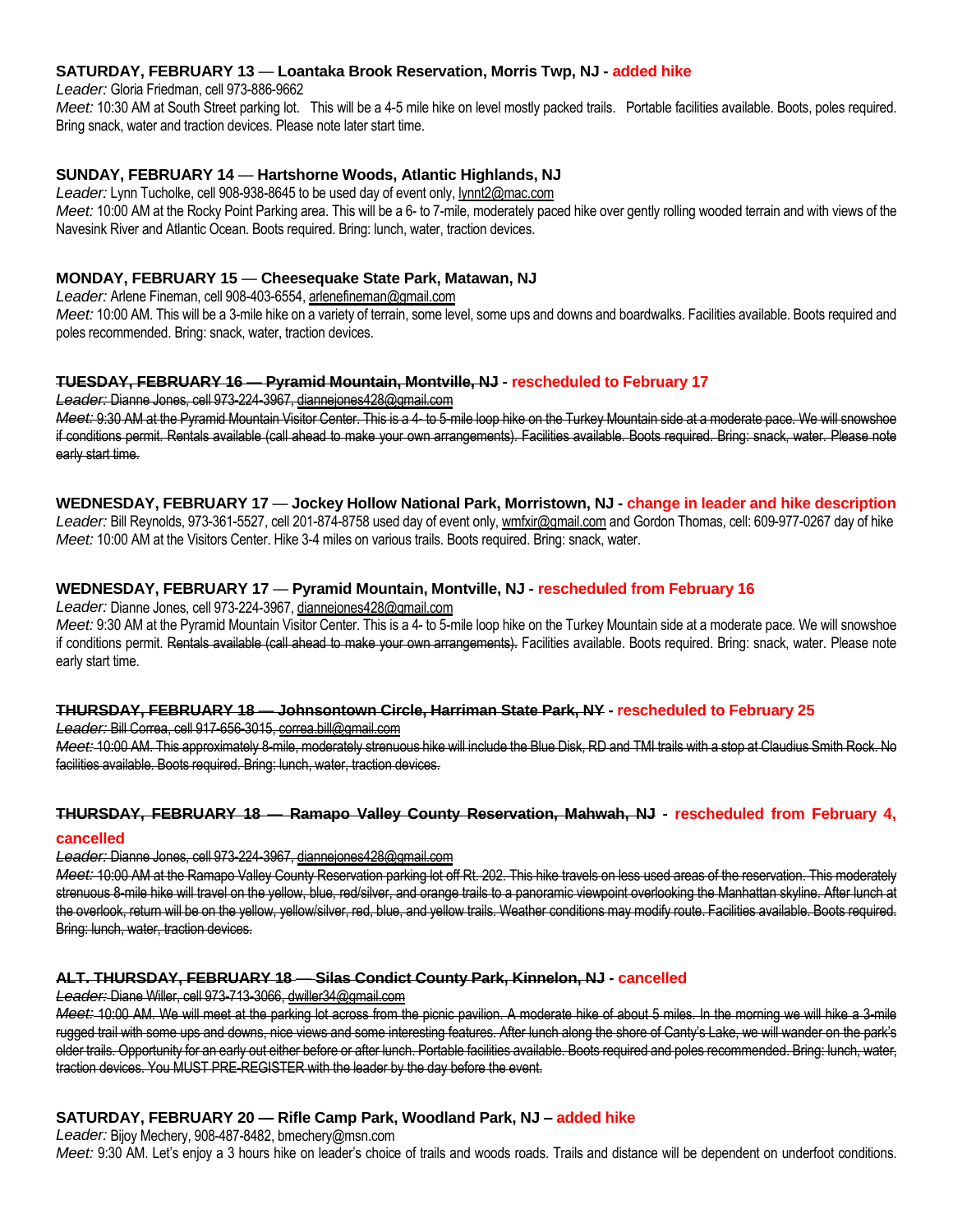Please stock up on fluids and snacks. Snow Shoes or Micro Spikes are required and poles recommended. Please note early start time. *Directions:* Rifle Camp Park, Woodland Park, NJ Coordinates: N40°53.42', W74° 11.27' US 46 East to Great Notch/Little Falls exit. Exit and turnleft over US 46 or US 46 West to Great Notch/Cedar Grove/U turn exit. Rifle Camp Rd is first right. Proceed north on Rifle Camp Rd for about 1.3 miles.Turn right into the Park. ALTERNATIVE: I-80 to Exit 56, Squirrelwood Rd.proceed Southeast on Squirrelwood Rd. for 0.5 miles then right onto Rifle Camp Rd for 0.8 miles Turn left into the Park. Please pull into the first parking on the right. It has toilet facilities.

# **SUNDAY, FEBRUARY 21** *—* **Huber Woods County Park, Rumson, NJ**

*Leader:* Donna Schweitzer, cell 908-433-4321, dschweitzeremail@aol.com

*Meet:* 9:00 AM in parking lot of Environmental Center. We will cover 4-5 miles on a variety of trails, rolling hills, some rocks and tree roots. We will pass open fields, woods, ponds, old farm buildings, old gravestones, etc. There might be one small swampy area. This is part of the Monmouth County Park System. Boots required and poles recommended. Bring: snack, water. Please note early start time. *Directions:* 25 Browns Dock Road, Rumson, NJ

## **SUNDAY, FEBRUARY 21** *—* **Ramapo Mountain State Forest, Haskell, NJ - added hike**

*Leaders:* Kathe Serbin, Cell: 973-715-0491, krs0118@yahoo.com and Nancy Sierra, Cell: 908-347-0690 *Meet:* 9:30 AM at Back Beach Park. This is a moderately paced hike approximately 6 miles. Bring water and lunch/snack. Boots and traction devices required. Please note early start time.

#### **MONDAY, FEBRUARY 22** *—* **RR Greenway Trail, Metuchen, NJ - cancelled**

*Leader:* Ken Donhauser, cell 732-616-7409 to be used day of event only, kendonhauser@gmail.com *Meet:* 10:00 AM. Level paved walkway, about 3 miles. Sneakers okay; perfect for beginners. Portable facilities available. Bring water. *Directions:* 701 Middlesex Ave., Metuchen, (opposite Fulton Bank) 3.0 miles west of GSP Exit 132.

## **TUESDAY, FEBRUARY 23**

No hike is scheduled as of this printing. Leaders wishing to lead a hike are encouraged to post a hike at least three days prior to this date. Send the listing to TSRregistration@outlook.com.

#### **WEDNESDAY, FEBRUARY 24** *—* **Pyramid Mountain, Kinnelon, NJ - cancelled**

*Leader:* Gail Biggs, 973-401-1262, cell 973-769-6860 used day of event only, biggsgail@yahoo.com *Meet:* 10:00 AM at Kincaid parking lot (NOT VISITOR CENTER LOT). A 5-mile hike on the Yellow and Black Dot Kincaid trails to Bear Rock and return on the Yellow trail. Boots required. Bring: snack, water.

#### **WEDNESDAY, FEBRUARY 24** *—* **Chimney Rock Park, Martinsville, NJ - added hike**

*Leader:* Lynda Goldschein, 908-757-7058, cell 908-347-5012 to be used day of event only

*Meet:* 10:00 AM at back of large parking lot. Total distance of at least 3 miles, depending on trail conditions. Facilities available. Boots and traction devices required and poles recommended. Bring: snack, water.

# **WEDNESDAY, FEBRUARY 24** *—* **Three Parks Walk, Mountainside, NJ - added hike**

*Leaders:* Yuriy Rakhlin, Maya Ruvinshteyn Cell: 973-634-8706

*Meet:* 10:00 AM at a parking lot at 143 Mill Lane, Mountainside, NJ. 4 miles walk on paved trails through Echo Lake Park, Lenape Park, Nomahegan Park. Bring a snack, water. Facilities are available.

# **THURSDAY, FEBRUARY 25** *—* **RR-Greenway Trail, Metuchen, NJ**

Leader: Ken Donhauser, cell 732-616-7409 to be used day of event only, kendonhauser@gmail.com *Meet:* 10:00 AM at 701 Middlesex Ave., Metuchen (opposite Fulton Bank) for a MONDAY-LEVEL HIKE on a paved walkway of 3 miles. Sneakers okay; perfect for beginners. Bring water.

# **THURSDAY, FEBRUARY 25** *—* **Johnsontown Circle, Harriman State Park, NY - rescheduled from February 18, change**

# **in leader and start time**

#### *Leader:* Stuart Falls, cell 347-623-3953

*Meet:* 9:30 AM. This approximately 8-mile, moderately strenuous hike will include the Blue Disk, RD and TMI trails with a stop at Claudius Smith Rock. No facilities available. Boots required. Bring: lunch, water, traction devices.

# **ALT. THURSDAY, FEBRUARY 25** *—* **Ramapo Valley County Reservation, Mahwah, NJ - added hike**